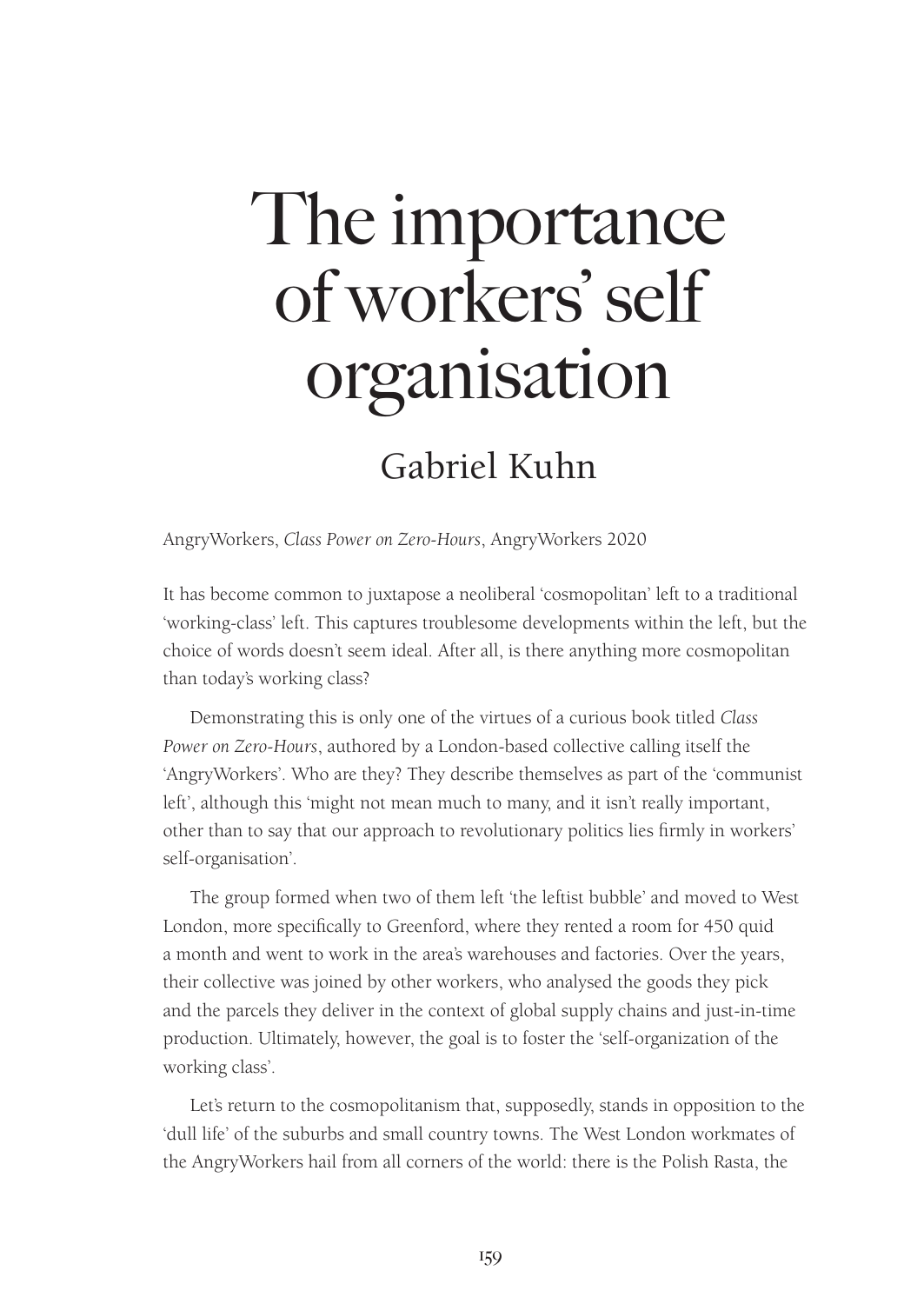#### Soundings

assembly line workers from Gujarat, the Tamils that form the hygiene teams, the feisty young woman from Hungary driving trucks, and the Afro-Caribbeans with the anti-imperialist vernacular.

My own experience of West London is perhaps relevant here. I have stayed in Hounslow a few times, with the family of a friend I met in South Africa, whose parents moved to the UK from Pakistan some forty years ago. He has since worked in Dubai and now lives in Philadelphia. West London is neither an arrival nor a departure point. Or, rather, it is both. People come and go, as they do in many places. 'Globetrotting' might be associated with privileged rich kids and their Instagram accounts, but think again. I have a good friend who drives buses for the Stockholm transit system. He grew up in a Punjabi family in Delhi. Before settling in Sweden, and starting a family with his Swedish-Colombian partner, he spent time in Russia, the Ukraine and the Czech Republic, off the beaten path of the average travel guide. Will the real globetrotter please stand up? And what class do they belong to?

This kind of mobility is often attributed to 'globalisation', a vague term if there ever was one. But, yes, it is the result of new technologies in transport and communication, young populations, forced replacement through war, oppression and poverty, and a radical reorganisation of capitalist production and distribution. The studies of the AngryWorkers capture a microcosm that encapsulates all of this, and more.

While most of the AngryWorkers' attention focuses on the workplace, they situate the working experience in a broad social, economic and cultural framework. In their book, we learn as much about the living conditions of workers in West London as about their working conditions. In the process, the AngryWorkers don't shy away from touchy subjects. They present an intriguing critique of 'community' structures (they use quotes for the term frequently), stressing the class structure and the exploitation of workers within them. They explain:

'Communities' in the sense of cross-class social structures of people with 'the same background' are not natural entities. They thrive in specific conditions. For example, in situations where there is a lack of welfare provisions due to austerity or under conditions of recent migration, which makes you depend materially and emotionally on ties with already settled members of your language, ethnic etc.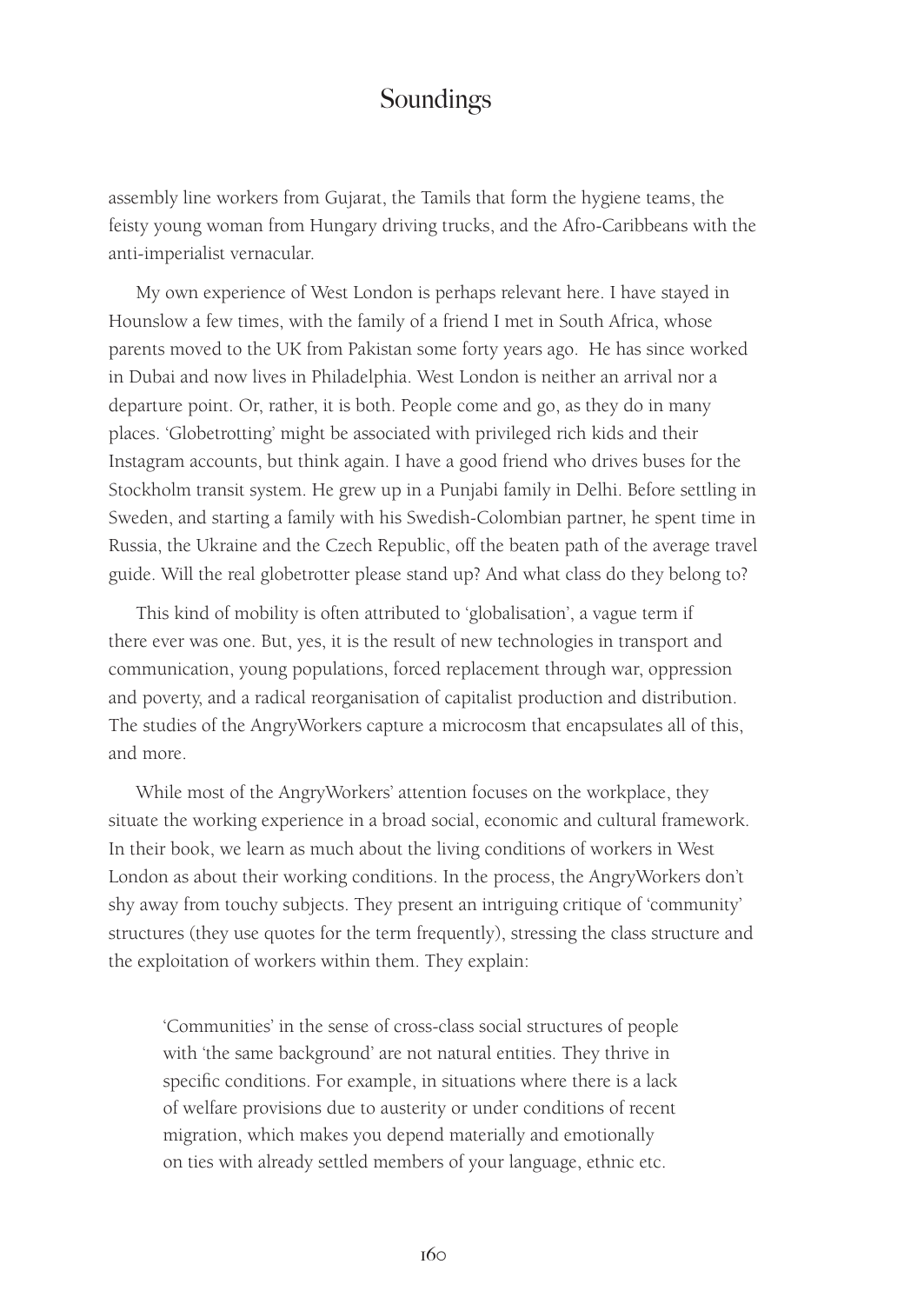#### Reviews

background. We have to emphasise the double character of these community structures: they are not mainly an expression of lacking 'class consciousness', as they do help working class people survive materially; but, at the same time, they are the basis for superexploitation of its working class members and for their political integration into the trajectory and career of the so-called 'community leaders'.

The AngryWorkers call their studies 'workers' inquiries'. They clarify that: 'this isn't a book about "journalistic impressions", where we fly in and out of crap jobs, merely describing and complaining about the "terrible" conditions. We intervene in the class struggle.' Their two main workers' inquiries follow three-year stints working in a Bakkavor food processing plant and as a delivery driver for Tesco, respectively.

If the term 'workers' inquiry' ever made sense, it does here. We get to know about the daily routines, the contact (or, due to the organisation of the workplace, lack thereof) with their colleagues, the problematic role of the unions (both become union reps for bigger unions at some point, GMB and USDAW, but also work with the rank-and-file IWW), and the possibilities and impossibilities of building 'class power'. We also learn plenty of other stuff. In a shorter workers' inquiry about working in a 3D printer manufacturing plant in the Park Royal industrial estate (which the AngryWorkers call the 'crown jewel of a workers' vanguard'), you'll learn more about the ins and outs of 3D printing than you ever cared to know.

Recently, the AngryWorkers reviewed an academic volume that claims to entail 'workers' inquiries'. They concluded the following.

Firstly, their largely academic approach means that we don't really get to read 'workers' inquiries', but academic texts based on fairly conventional methods of research. They get around this by using linguistic acrobatics ('workers inquiries from above' etc). Whilst there is a lot of useful information in the book, by shrouding the perspective in a bit of a fraud, it is far less useful than it could be. The writers' external position means that they depend primarily on trade union organisations and officials as representatives of 'the workers'. This, in turn, results in a partial view (the focus of most texts is the question of unionisation), and also a skewed perspective, as certain events are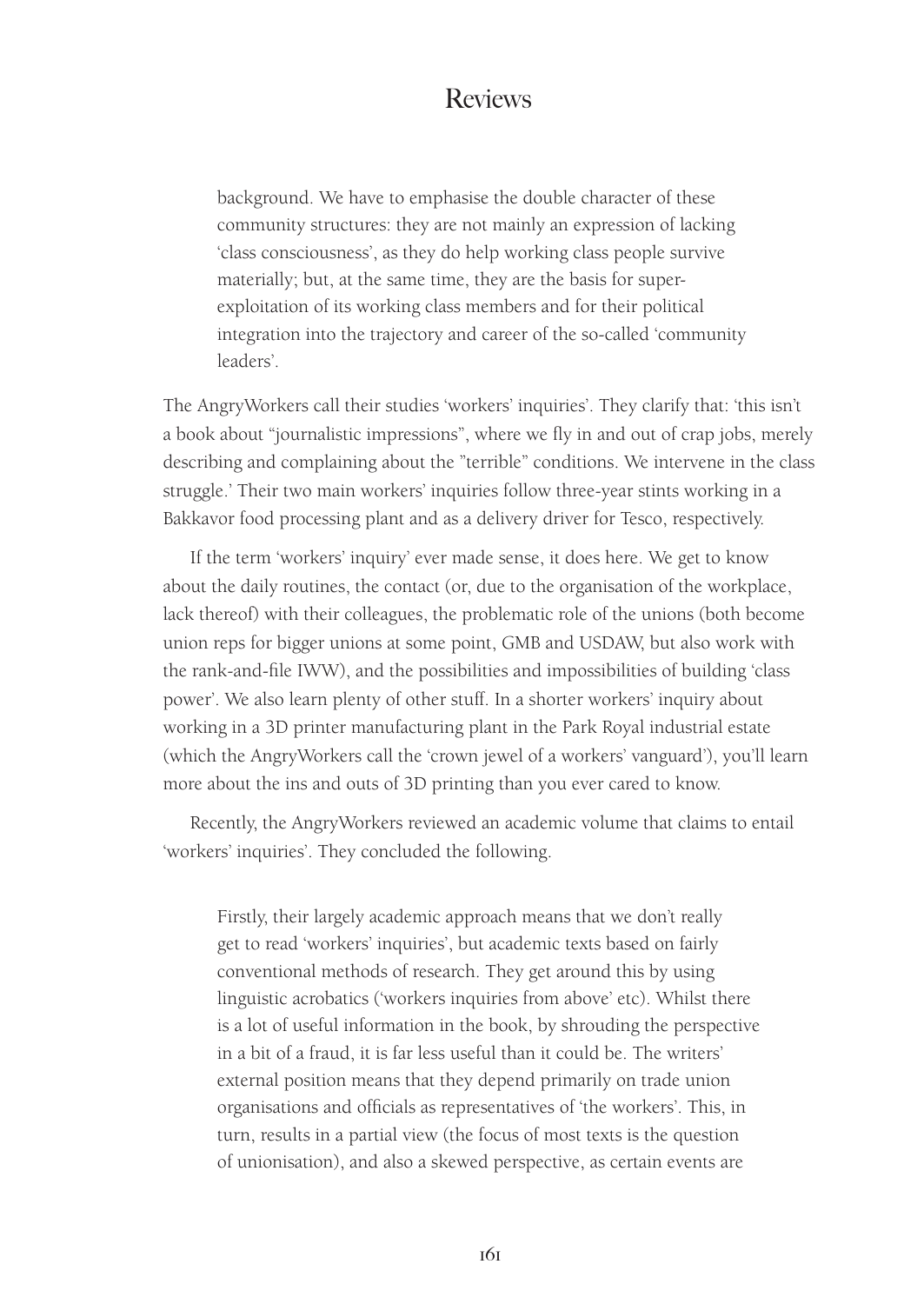#### Soundings

either misunderstood or misrepresented.

Cocky? No. If you set the standard for workers' inquiries, you have the right to call out those who think they can take the academic shortcut and end up in a cul-de-sac. The lack of academic pretence in *Class Power on Zero-Hours*, while dishing up stateof-the-art investigations, is a real delight. It puts the book in a proud tradition of militant working-class studies such as James Boggs's *The American Revolution: Pages from a Negro Worker's Notebook* (1963) and J. Sakai's *Settlers: The Mythology of the White Proletariat* (1983).

No qualms at all? Some, if few. There is something about the collective's portrayal of the global working class that seems to downplay the ongoing divides caused by imperialism. The AngryWorkers stress the structural similarities that workers across the globe are facing, and how they are tied together by supply chains. They also seem to suggest that migration makes strict national divisions between working classes obsolete. Granted, there is truth in this, and it is of importance for the resistance against capital. There lies much power in the potential to bring the supply chains to a halt, and it is crucial to point to the political (rather than just ethical) dimension of migrant justice activism. Yet, the enormous global gaps in wages, the imbalance between producer and consumer societies, and significant divisions between productive and reproductive labour are huge obstacles to working-class unity. Labour migration patterns (who moves where to do what kind of jobs) are an expression of this, as is the fact that millions of people risk their lives to get the kinds of jobs that the AngryWorkers describe as underpaid, precarious and unhealthy.

There is a strong operaist overtone to the book, which, in many ways, is great (the focus on the working class, its power, and its autonomy). However, while the critique of supposedly 'deindustrialised' societies in the global North is important, the overall focus on the industrial proletariat as the revolutionary subject can strike one as a little too - old-school? One could certainly say that you can't expect people in a 400-page book dedicated to workers' inquiries to spend too much time on the climate crisis, peasant uprisings or indigenous resistance. Yet, the AngryWorkers make it clear that their inquiries are tied to the revolutionary cause, and they close the book with four chapters on 'Revolutionary strategy'. A few important ingredients might be missing there.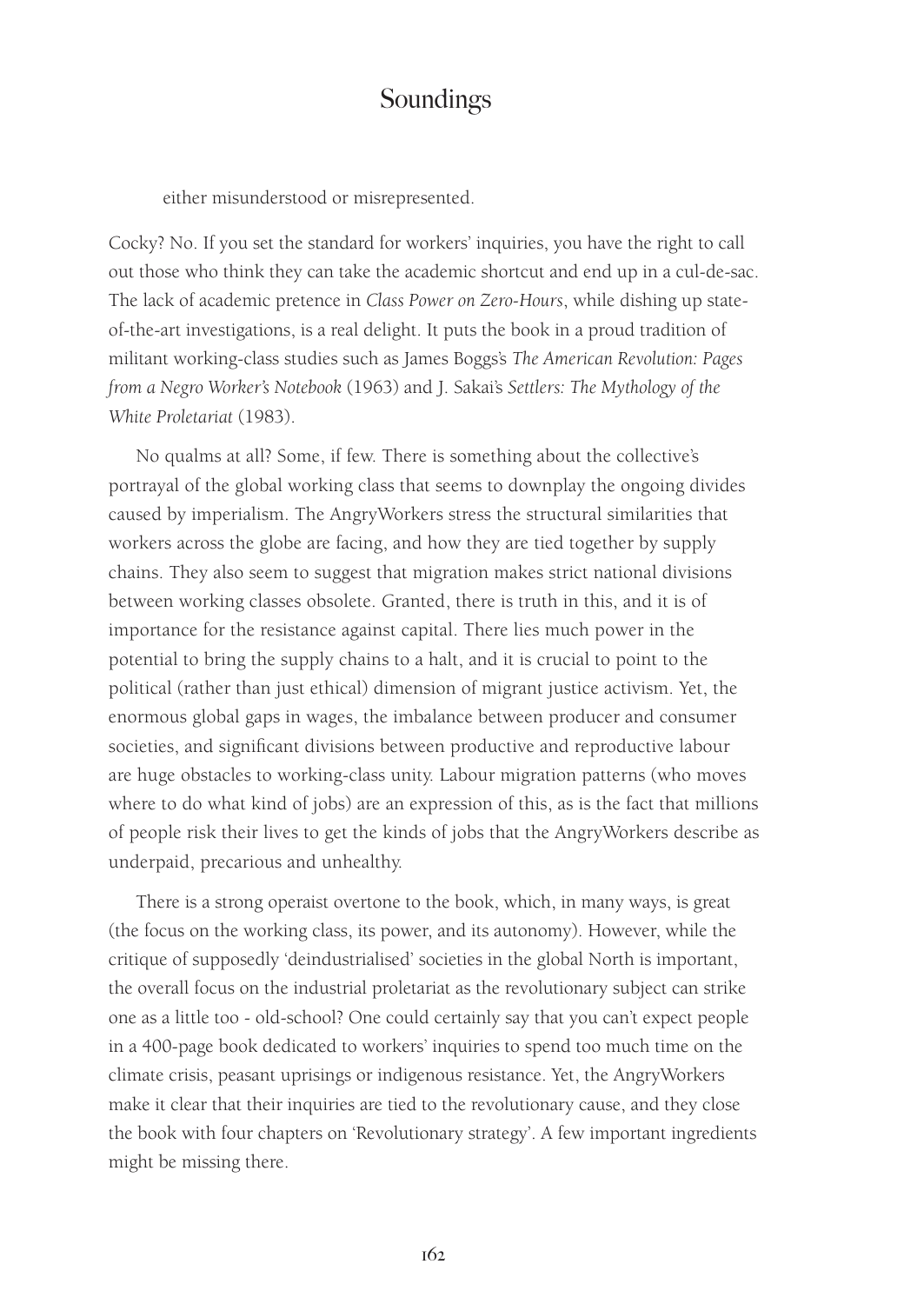#### Reviews

The AngryWorkers explicitly want 'to build an organisation'. True to the operaist credo, they write:

The primary role of organisations is not to 'organise people' or to 'teach them about the right line'. The primary task of an organisation is to understand the material context of a situation or struggle.

The organisation should rest on collectives like their own. To get started, they suggest six steps:

Make a commitment to a 'six-month or year-long plan'.

Find the biggest workplaces in your area.

Be active in and around at least one strategical workplace - strategical in the sense that 'they represent a wider condition for working class people in the area, or have links to other local, national or international workplaces').

Get to know the workers and write leaflets.

Set up a solidarity network.

Publish a local worker's newspaper or newsletter.

Admittedly, I find this proposal somewhat fascinating. It is, essentially, what the AngryWorkers did in West London for six years. They themselves say that they didn't have 'major "organising successes"'. And despite stressing that they managed to 'root' themselves, it can look from the outside that they have little to show for all their efforts.

I know European anti-imperialists who, in the 1970s, got engaged in robberies to help support national liberation movements in the global South. To them, the revolution could only come from these movements. How did they know? They had taken on jobs in European factories for six months, after which they concluded that there was no revolutionary potential within the European working class. The AngryWorkers seem unperturbed by their lack of major organising successes. They stick to their programme. Does this make them naive, stubborn, perhaps even dogmatic, or, for once, a group within the contemporary radical left that has a long-term plan? I am unsure, but will not deny that I find there is something